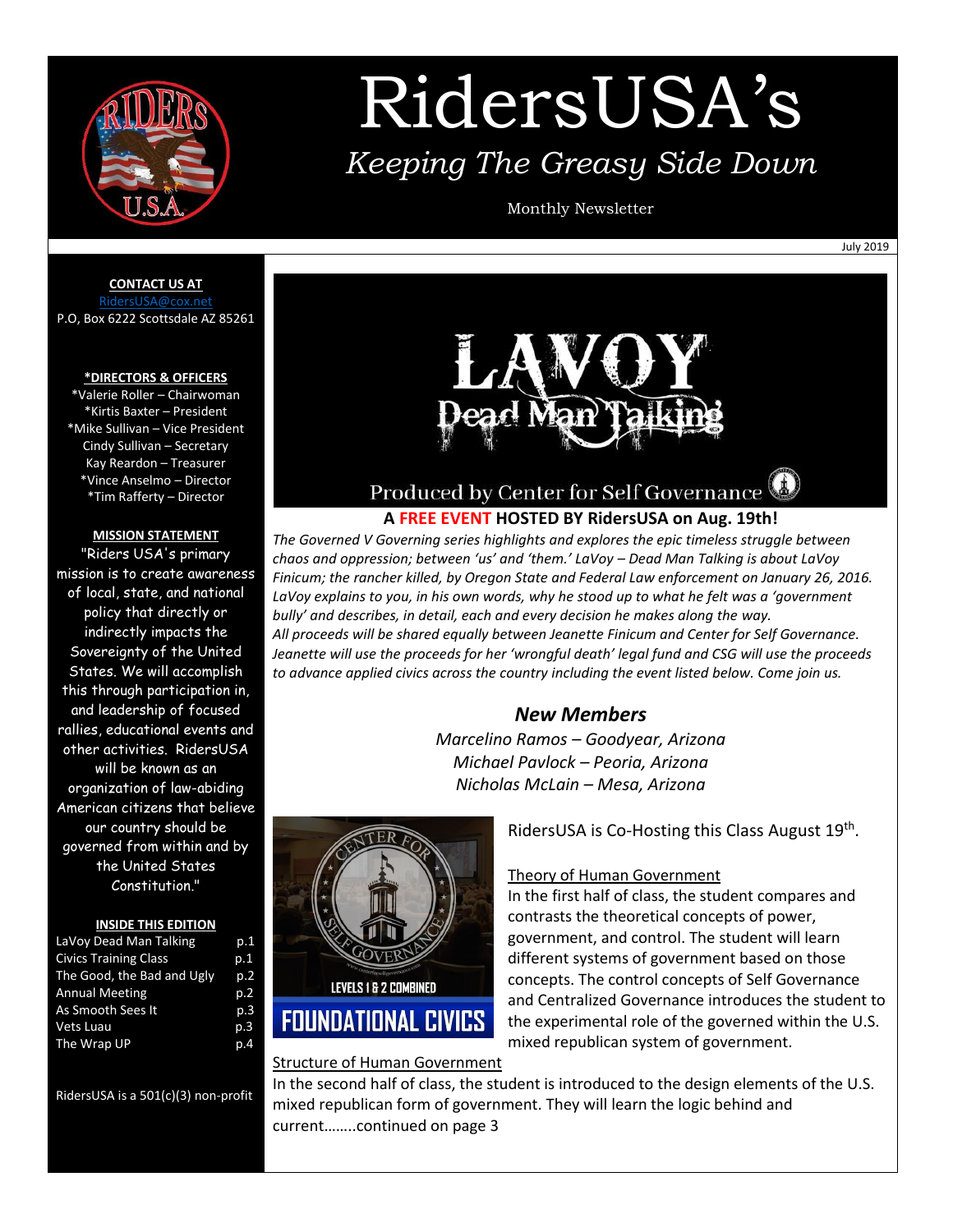



### "The Good, The Bad and The Ugly"

*by Vince Ansel*

### **"SPLC - Merchants of Hate and Division"**

 Who are these people??!!! The "Southern Poverty Law Center" is an organization whose self-professed mission is to ferret out, expose and prosecute American "hate groups". Actually, they are a well-funded tool of the left whose mission is to suppress political opposition. Ironically, the SPLC is one of the leading purveyors of hate, division and injustice known in this country today. Targets are selected according to the politics of their prey. If an organization or individual has an agenda that doesn't fit within the narrow confines of their leftist ideology, that entity may be subjected to legal harassment and "blacklisted" as a nuisance or a danger to the public at large.

SPLC accusations of "hate mongering" by some groups may have some

merit. However, SPLC lumps together "right of center", conservative, pro-America organizations with the true purveyors of hate. This "muddling effect" is intended to lend an aura of legitimacy to an organization specializing in deception and propaganda.

 Legal action has recently been taken by the SPLC against two local conservative organizations, the "Patriot Movement, AZ" and "AZ Patriots". Members of these two organizations had been confronting busloads of Illegal Aliens being dumped at local churches by Homeland Security for processing on their claims for "asylum". In the final analysis, 90% of these claims have been shown to be totally bogus. http://ktar.com/story/2602419/federal-lawsuit-filedagainst-arizona-anti-immigrant-groups/

 Granted, the confrontational style of the aforementioned groups has been controversial. They are an "in your face", no nonsense bunch of young Americans decrying the invasion of thousands of Illegal Aliens breaching our southern border with Mexico. To their credit, this group of activists "keeps it legal" by not encouraging or engaging in acts of violence.

 The legal action filed against these conservative organizations is totally frivolous. Since when is the usage of harsh language against foreign law breakers and their enablers contrary to Constitutional principles? Answer: it isn't. This lawsuit is a clear attack on the 1st Amendment Rights of American citizens who have the courage to speak out when government fails.

 SPLC is a seditious, leftist organization, whose tactics include the unleashing of unscrupulous lawyers in beating up on political opposition. By attacking these young patriots with frivolous lawsuits, they are utilizing our legal system as a cudgel to intimidate them into submission and ultimate silence. Bullying tactics like this simply will not work. It is antithetical to the American spirit of Freedom and Liberty. We love our freedoms more than we fear SPLC.

 Aiding and abetting SPLC, Congressional inaction adds to this conundrum. The deceptions committed by SPLC needs to be exposed and challenged at every turn for the divisive damage they do to society as a whole. They revel in chaos. Without it, they have no purpose…..continued on page 4



## RidersUSA's Annual Membership Meeting, Saturday October 19, 2019

Each year, our Membership rides to a location, usually in Arizona, for a weekend to elect our new Board Members. In addition to the Annual meeting which includes Lunch and a presentation by a guest speaker, we always have evening entertainment that everyone enjoys. We head out of Phoenix on Saturday morning, and come back on Sunday. Stay tuned as we finalize location, guest

speaker and entertainment for the event. Remember, RidersUSA is a Membership Based non-profit where the membership elects the Leadership. Your participation in the annual election is important.

**Save The Date**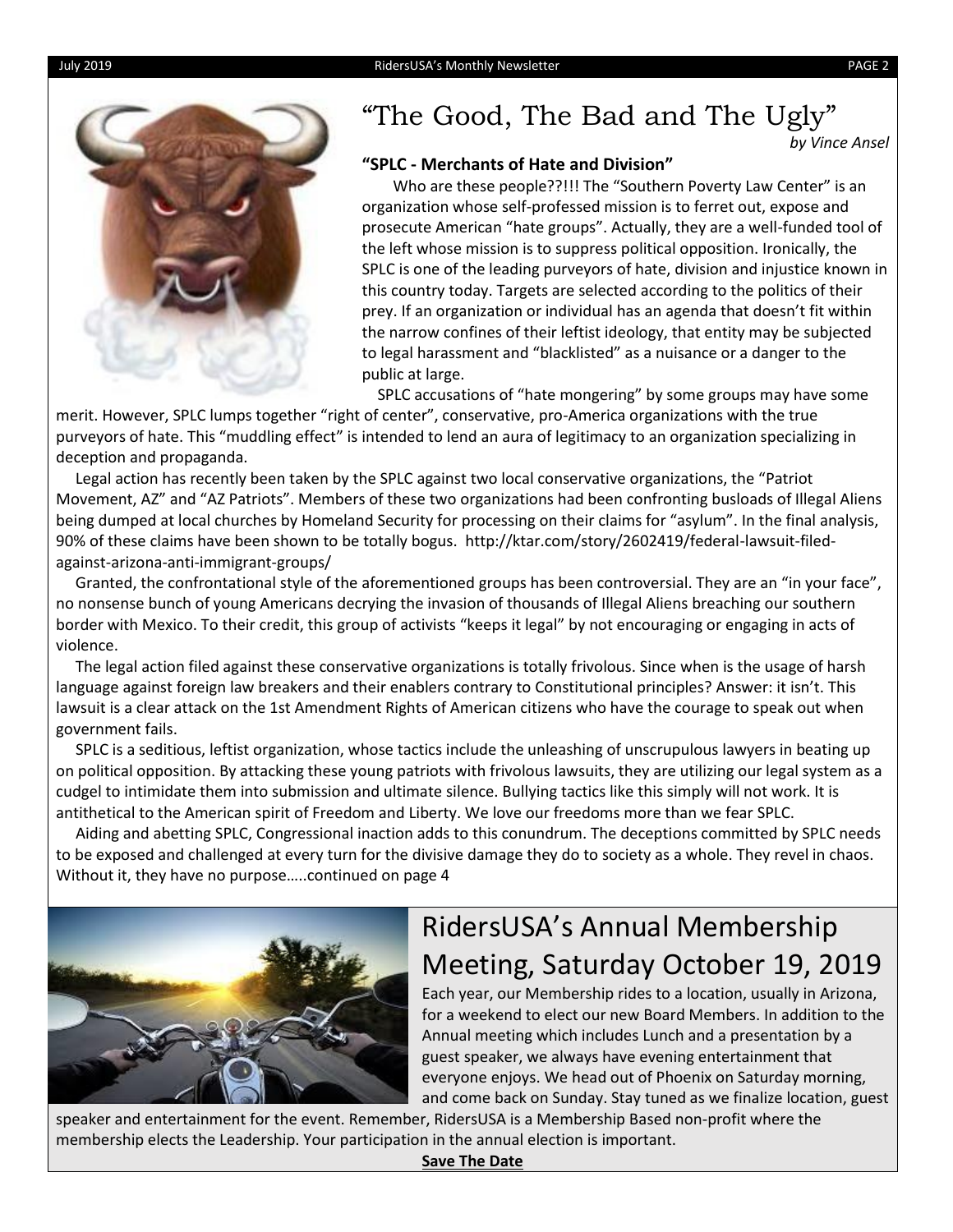To get more detailed information on events in this newsletter, Go to [www.RidersUSA.net](http://www.ridersusa.net/)

### "As Smooth Sees It"

*by Keith Lefevbre*

### **"They're not even trying to hide it anymore"**

 So, for the last 2 days I have watched the Democratic Debate…. yes…all of it. I figured that since I had a colonoscopy a few years ago, I could endure just about anything. First let me say that I believe now that I would rather have another colonoscopy than subject myself to the complete sh\*t show that took place in Miami on that stage. Anyone else notice that on the second night there was not one American flag to be seen anywhere?!?!

 I remember when I was a kid and people talked about communists in hushed tones. I remember when the idea of communism in our country was the thing that TV shows and movies were made about….

Timid men prefer the calm of despotism to the tempestous sea of liberty. -Thomas Sefferson



 Now? They're not even hiding it anymore, they're here and standing on the stage with "millions" watching and tuning in!! Maybe they're not the commies that our troops fought against in the past but bet your last dollar they're Communists and they're here walking the halls of our government and running for the most powerful office in the world!

 They're openly "promising" to have a government takeover of the "evil corporations", to tax the "wealthy" at 70%, to literally confiscate through mandatory "buybacks" all of our guns. FREE healthcare for all, FREE college for all, FREE! FREE! FREE!!! There is even one guy that thinks giving everyone over 18 a thousand dollars a month FREE is a plan that will work to help with climate change!!!

 Remember folks, when the leaders of government start throwing the word "free" around, rest assured the one thing that won't be free is its citizens.

 I don't care what name you call it…. communism, socialism, liberalism, progressivism, it's all a mental disorder and it needs to be dealt with.

I'm just an old gun toting redneck biker but ……. continued page 4

**FOUNDATIONAL CIVICS TRAINING** continued from page 1 ………..structure of separation of governments (i.e. Federal v. State), the separation of powers (i.e. executive v. legislative), and the separation of controls (i.e. Sheriff v. Coroner). They will explore the inter-relationship between a selection of elected, appointed, and employed governors and influencing (controlling) those governors. The student completes all training exercises before entering the Applied Civics program. This level and associated exercises establish the student's basis of authority from which they will put self-governance into practice in the remaining training levels. Class is Monday, August 19, 1-5 pm. Afterwards, join us for a Free screening of LaVoy, Dead Man Talking. Both events take place at the Tempe Elks located at 2320 S Hardy Dr. in Tempe AZ 85282. Details at 480.203.1051 Training conducted by Mark Herr, Center for Self-Governance.



RidersUSA is holding our annual Hawaiian Luau with our Veterans again this year on Saturday, August 03. This is NOT a public event and is intended for members only.